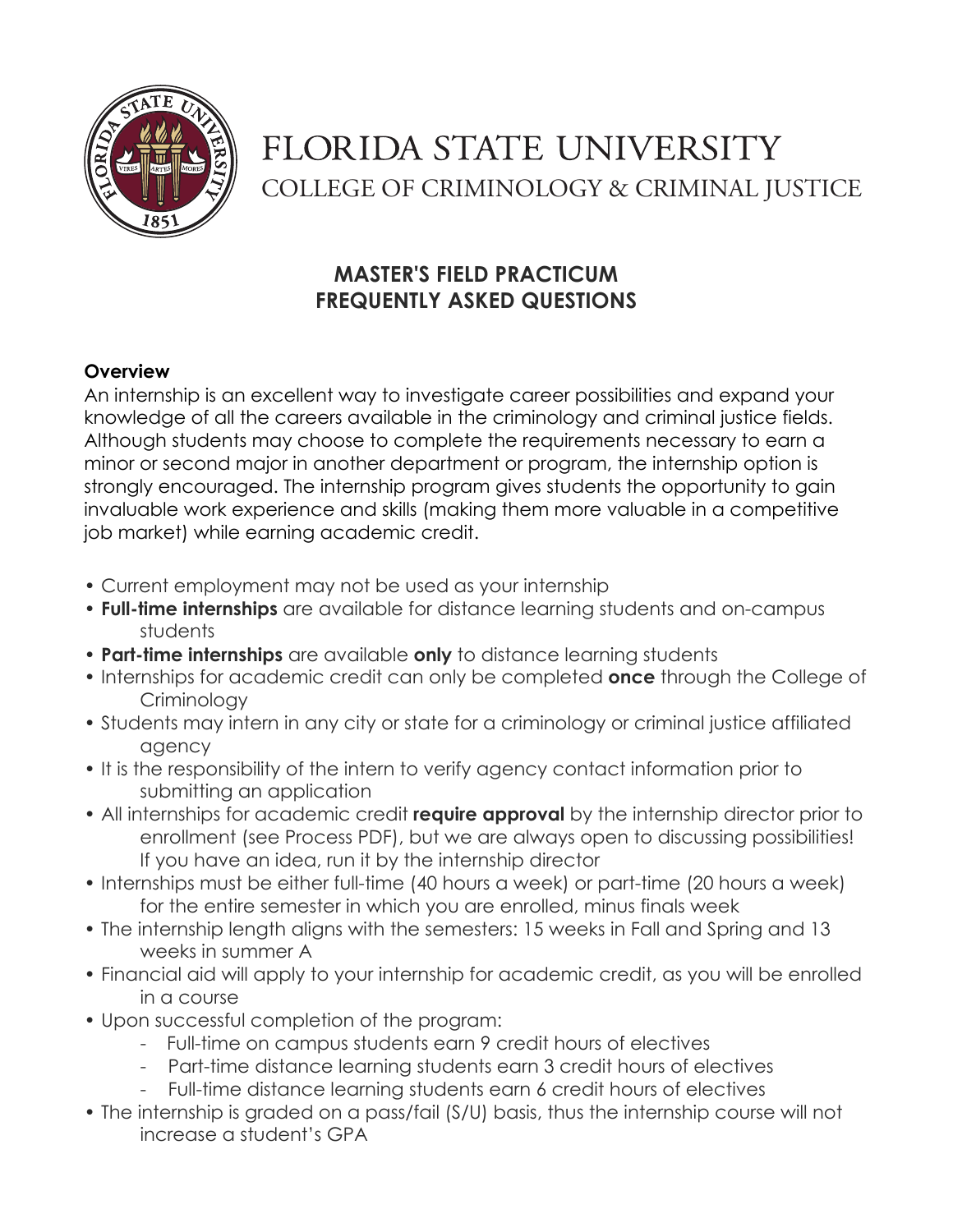- It is most helpful for career goals if a student choses to complete an internship at an agency they are interested in working at after graduation. Students should consider timing to graduation, location, and type of work when making an internship selection
- Internships in the government or non-profit areas are typically unpaid, however, they provide opportunities to gain skills and to network with potential employers
- For on campus students, there will be a mandatory internship orientation during the finals week prior to the start of your internship. Distance learners will receive a **PowerPoint**
- In addition to the work performed at the internship site, students are required to complete academic assignments in the course as well. These include, but are not limited to: weekly journal entries, supervisor and self-evaluations, and special topics assignments focused on career development. All course assignments may be submitted electronically via Blackboard or email

# **Eligibility**

Students must meet the following requirements to qualify for the program:

- Criminology master's student
- Complete the five core courses with a grade of C or better:
	- On campus: CCJ 5109, CCJ 5285, CCJ 5606, CCJ 5705, CCJ 5706
	- Distance learning: CCJ 5078, CCJ 5285, CCJ 5606, CCJ 5705, CCJ 5706
- Minimum FSU GPA of 3.0

# **Registration**

To participate in an internship, you must complete the following.

- Meet all eligibility requirements (see above)
- Decide what area of the field you are interested in or which specific agency you would like to intern with (see Process PDF)
- Meet application deadline and complete all required forms
- Register for CCJ 5945 (Full-time Internship) or CCJ 5946 (part-time Internship)
- Attend a mandatory orientation session
- Meet the University's deadline date for fee payment

# **Scholarship**

There are several scholarships available to students who do an internship for academic credit, including a few specifically for students going to Pat Thomas Law Enforcement Academy. Please go to the website for more information about scholarships including deadlines and application information. Note: Please note that the scholarship applications are due the year before you would like to intern so plan accordingly

#### **Deadlines**

- Spring: Aug. 7th Nov. 10th (Federal Applications by Sep. 26th)
- Summer: Jan. 4th March 11th (Federal Applications by Feb. 6th)
- Fall: April 8th June 2nd (Federal Applications by May 29th)